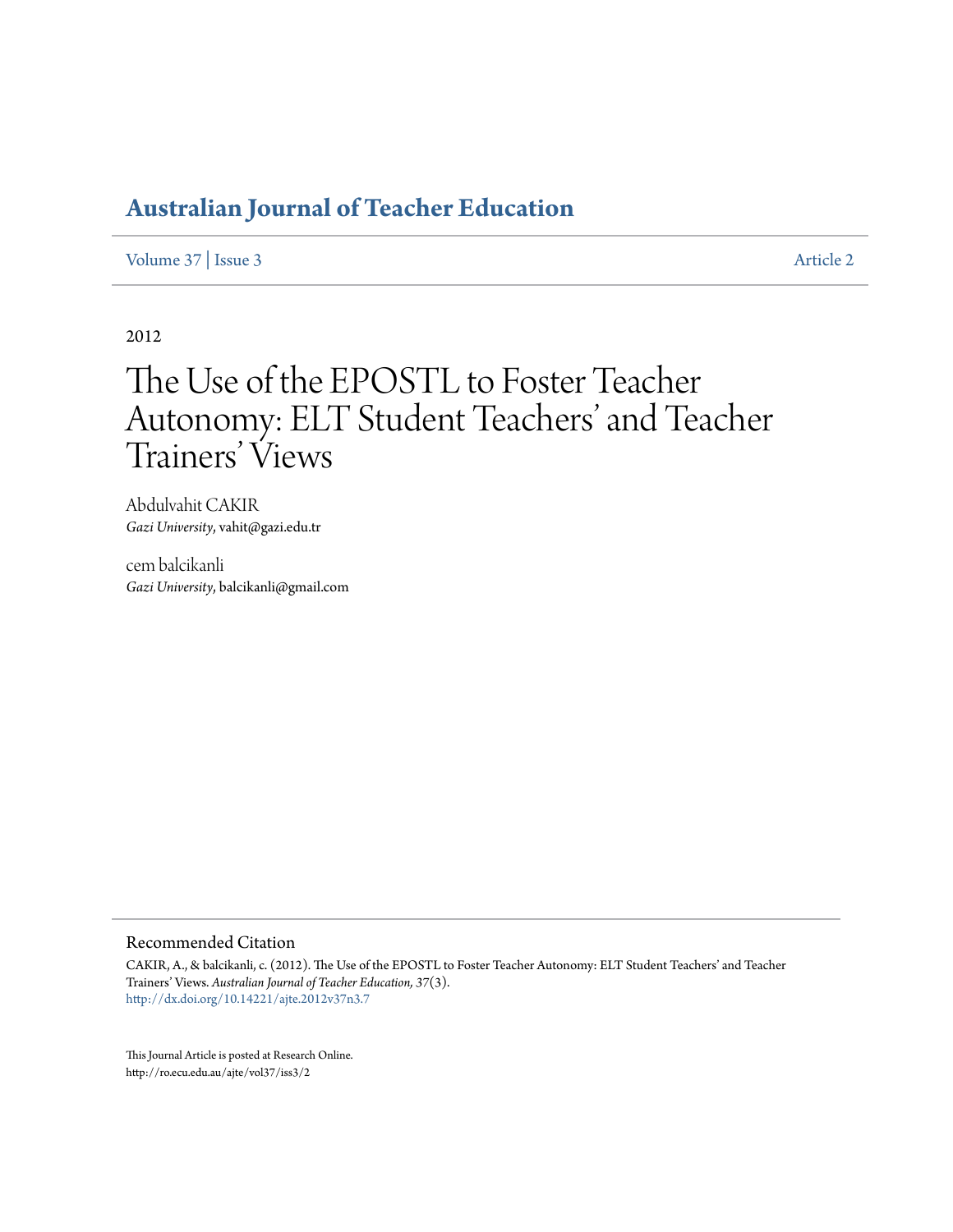### **The Use of the European Portfolio for Student Teachers of Languages (EPOSTL) to Foster Teacher Autonomy: English Language Teaching (ELT) Student Teachers' and Teacher Trainers' Views**

Abdulvahit CAKIR Cem BALCIKANLI Gazi University Turkey **vahit@gazi.edu.tr balcikanli@gazi.edu.tr**

*Abstract: It was the aim of this pilot study to investigate ELT student teachers' and teacher trainers' views on the use of the EPOSTL in pre-service language teacher education of a Turkish state university. Upon the implementation of the EPOSTL as a reflection tool for the second semester of 2010, 25 student teachers and 4 teacher trainers were interviewed through the questions prepared and piloted. The findings indicated that both student teachers and teacher trainers found the use of the EPOSTL beneficial in terms of reflection, selfassessment and awareness. In the light of the findings, it is proposed that the EPOSTL should not only be integrated into teacher education programmes but also be converted into an online format to make it more convenient for the student teachers.* 

#### **Introduction**

Learner autonomy, through a focus on teacher/learner reflection and taking responsibility for one's own teaching/learning processes has become a central concern in the recent history of second language learning/teaching (Barfield & Brown, 2007; Benson, 2007; Lamb & Reinders, 2007; Burkert & Schwienhorst, 2008). The idea that learners need to be able to take control over their own learning to be successful not just in class but also to learn independently without a teacher outside the class has become widely accepted in mainstream language teaching (Benson, 2001). There is a common belief that learner autonomy is a prerequisite for effective language learning (Benson, 2001, 2007; Little, Ridley, & Ushioda, 2003). There seems to be a general consensus that "…it is the teacher's responsibility to develop learner autonomy in class" (Dam 1995, p. 79). There are possible links between teacher and learner autonomy in language learning/teaching (Shaw, 2002; Usma & Frodden, 2003; Little, 2007; Cotterall & Crabbe, 2008). As Little stated (1995), the development of learner autonomy depends on the development of teacher autonomy in two senses. First, it is unreasonable to expect teachers to foster the growth of autonomy in their learners if they themselves do not know what it is to be an autonomous learner. Second, in determining the initiatives they take in the classroom, teachers must be able to exploit their professional skills autonomously, applying to their teaching the same reflective and self-managing processes that they apply to their learning. More than ten years later, Little (2007, p. 27) added yet another requirement that "…teachers must learn how to produce and manage the many varieties of target language discourse required by the autonomous classroom". He raised the question of how teacher educators can achieve this. In addition to the requirements mentioned above, Smith (2001, p. 43) maintained that "…teachers need to reflect constantly on their own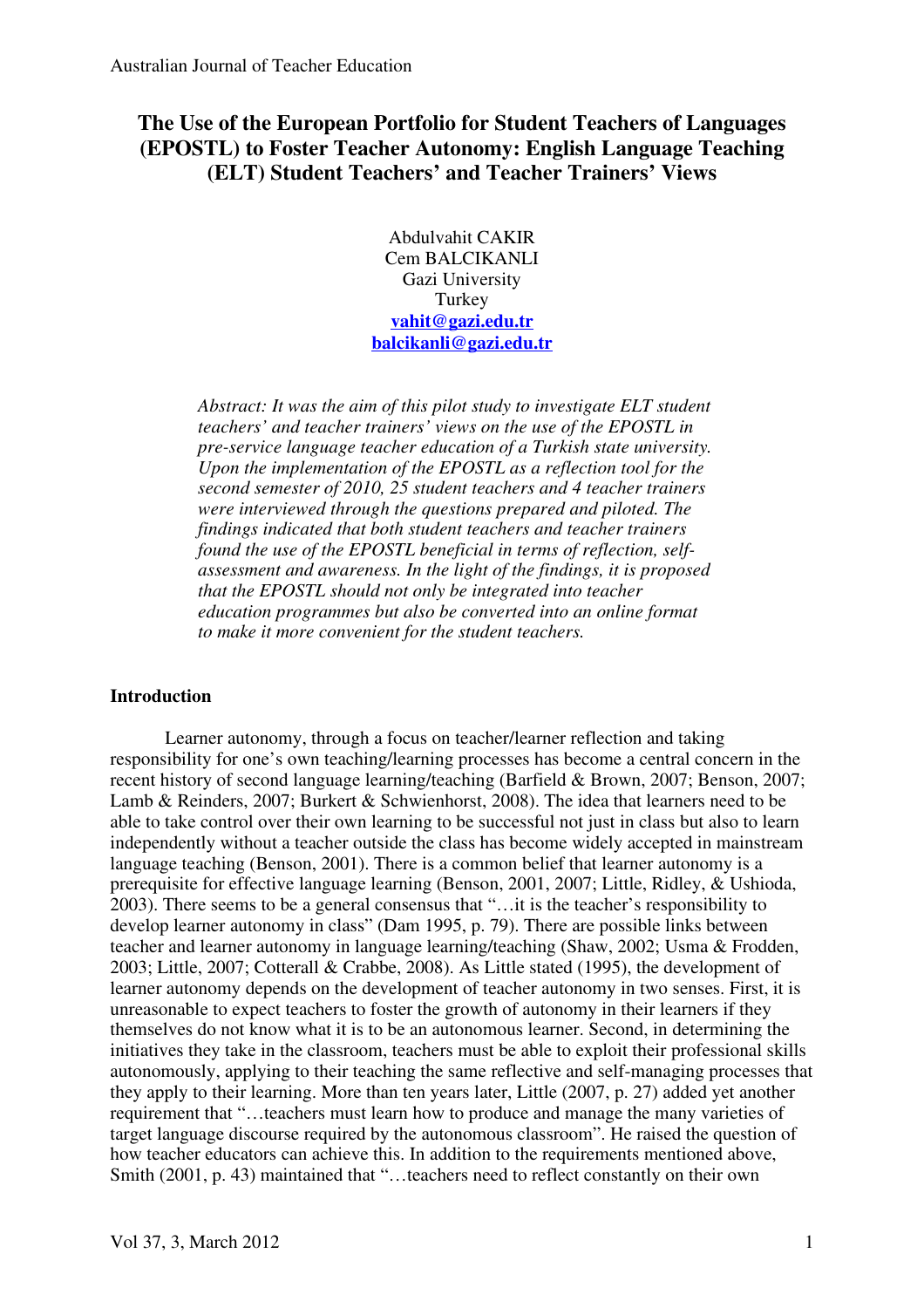teaching role in the classroom, monitoring the extent to which they constrain or scaffold students' thinking and behaviour". Furthermore, language teachers are expected to develop the flexibility to use the most appropriate teaching approaches for their own contexts. Smith  $(2001, 2003)$  and later (Smith & Erdo an, 2008) took a further step towards teacher autonomy and believed that "…one of the privileged conditions for the promotion of pedagogy for autonomy with language learners" and "…an important goal in its own right" constitute the very basics of autonomy in foreign language teacher education contexts.

In recent years, the Common European Framework of Reference for Languages (CEFR, Council of Europe, 2001) has been extensively used in language teaching not just in the EU (European Union) but far beyond its borders. The CEFR describes in a comprehensive way what language learners have to learn to do in order to use a language for communication and what knowledge and skills they have to acquire so as to be able to act effectively (CEFR, Council of Europe, 2001). CEFR encourages learner autonomy in language classrooms so that language learners can take responsibility for their own learning (CEFR, Council of Europe, 2001). One possible way of promoting learner autonomy in language classrooms is the use of language portfolios as they "…promote reflection, help learners to take responsibility for their own learning, and enable learners to see gaps in their learning and to take risks" (Ekbatani 2000, p. 6-7). According to Little (2005), the European Language Portfolio (ELP), as it is defined by Council of Europe, can be employed as an effective tool to develop the idea of learner autonomy in language classrooms because it gives students opportunities to keep track of their own language development and more importantly to support them on their path to planning, monitoring and evaluating their own progress. The importance of autonomy may lie partly in recent international educational policy underlining autonomy as an educational outcome, which has a strong effect on the attainment level in language education. Lamb (2008) and Trebbi (2008) report accounts of second language education policies with a focus on autonomy including constructivism, active learning and learner-centred pedagogical approaches in eight countries. This comprises, among others, reflection on the role of the teacher as opposed to that of the learner; "…reflection on working methods and resources; reflection on classroom practice and lesson planning, all supporting a language teacher on her path to planning, monitoring and evaluating her own practice" (Burkert & Schwienhorst 2008, p. 2). Teacher education may have a crucial role to play in preparing student teachers to implement pedagogical strategies for reflective practice in their own future classroom environments.

In the Turkish educational context, there have been a lot of attempts to integrate the reflective practice into language learning curriculum through the implementation of European Council Resolutions related to language teaching. One of the most influential publications of the Council, the CEFR, has served as the main conceptual framework for the teaching of foreign languages in Turkey. In this regard, ELT in Turkey has witnessed three drastic changes, namely the preparation of the new curricula for the instruction of foreign languages, the preparation of textbooks based on these curricula, and finally the in-service training across the country to familiarize language teachers with the pedagogical innovations put forward in the CEFR. The Turkish Board of Education, the highest authority in determining educational policies in Turkey, has been organizing seminars as part of their in-service training programs in order for English language teachers to keep abreast of the new language policies, innovations and practices in accordance with the principles expressed in the CEFR. In 2009 a group of seminars entitled "Training of English Teachers" was conducted across Turkey. The aim is to train almost 48000 English language teachers working for the Ministry of Education in the light of the principles of the CEFR. So far English language teachers in 48 cities in Turkey have participated in these seminars. The topics covered during seminars include the CEFR, new English language curricula, integrated language teaching, portfolio assessment in language learning, and materials adaptation within the framework of the CEFR (Ministry of Education, 2011). It goes without saying that pre-service teacher education should also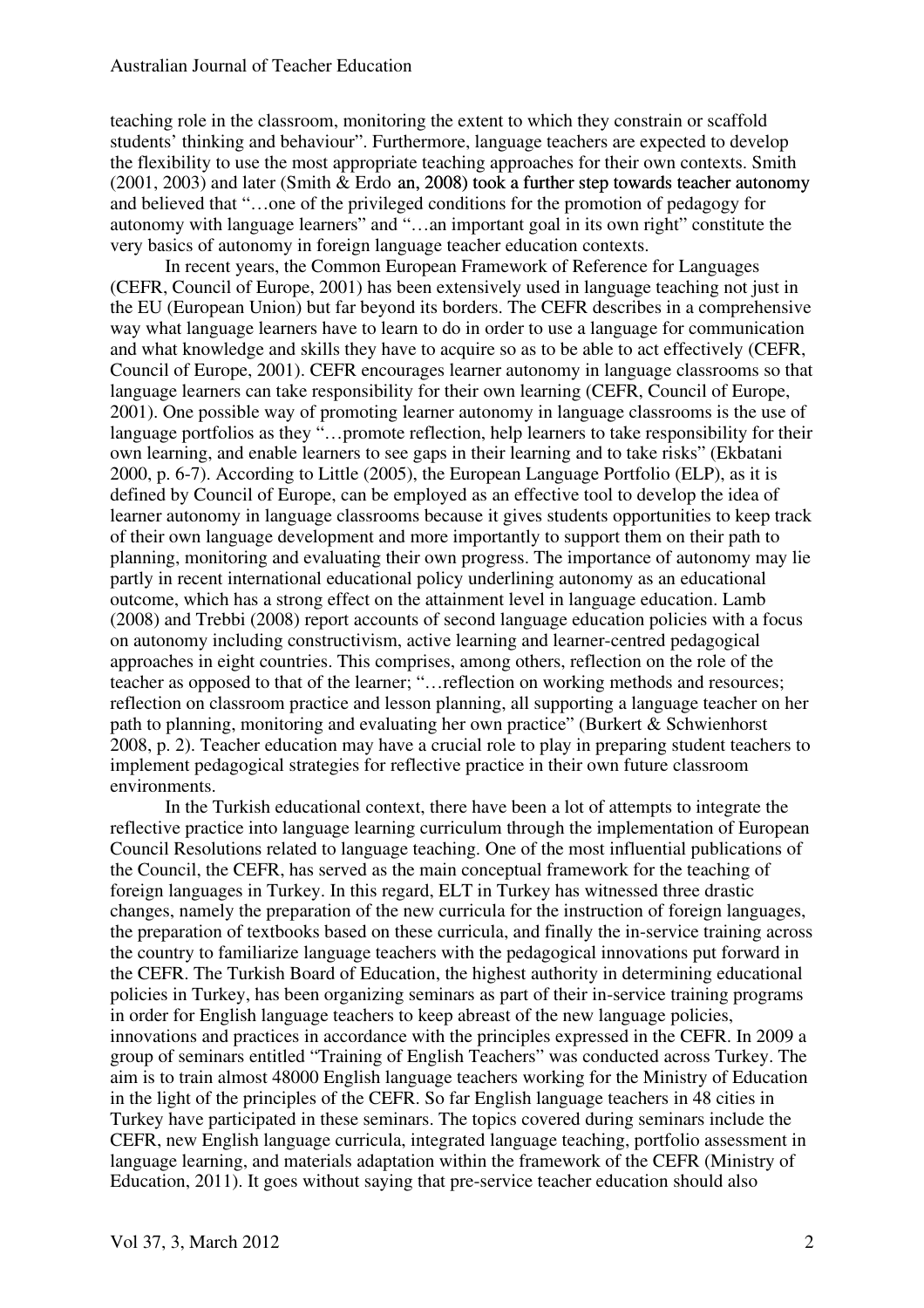introduce the new guidelines of the CEFR to student teachers. Although there have been several studies focusing on CEFR in teacher training faculties, they are far from being systematic in that individual universities have different practices in introducing these new principles. As of 2012, 10 Ph. D. and 4 MA theses have been published on CEFR in Turkey. A systematic tool for introducing the underlying principles stated in CEFR, the EPOSTL is strongly believed to contribute to the development of autonomy as a reflection tool in foreign language teacher education and to enable student teachers to develop an awareness of their own teaching practice (Burkert  $&$  Schwienhorst, 2008). At this point, this qualitative study investigates Turkish ELT student teachers' and teacher trainers' views on the use of the EPOSTL as a reflection tool in language teacher education.

#### **Teacher Autonomy: Reflection, Awareness and Self-assessment**

Since researchers view the concept of teacher autonomy from a multidimensional perspective, it is difficult to provide an exhaustive definition of the term. There is no definite understanding of what teacher autonomy means in pre-service teacher education (Aoki, 2002; Einolf, 2002; Huang, 2005; Smith, 2008). As a result, it is not only natural but also inevitable that one encounters a great number of definitions varying from person to person, one insight to yet another. In the autonomy literature, for more than 15 years, the concept of teacher autonomy has been frequently connected to language learner autonomy, yet virtually all attempts to define the concept clearly have failed to do so. It was Street and Licata (1989) who first described teacher autonomy as the teacher's feelings of independence from the institution in making instructional decisions with the classroom. This definition shows that teacher autonomy is viewed as a kind of independence from the institution when instructional decisions are taken in matters such as choosing the textbook to follow, teaching strategies to employ and classroom rules to obey. Pearson and Hall (1993, p. 172) view teacher autonomy as "…the right of teachers to manage themselves and their job environment". Shaw's definition of teacher autonomy is (2002, p. 2) "…the capacity to take control of one's own teaching". Unlike the first two definitions proposed above, Shaw's seems to exclude the school factor and puts the emphasis on the teacher. Before moving on to defining teacher autonomy more specifically in the context of ELT, it would be wise to refer to Little (1995) who states that "…genuinely successful teachers have always been autonomous in the sense of having a strong sense of personal responsibility for their teaching" (p. 179). That is to say, successful teachers are autonomous teachers most of the time. McGrath (2000) defines teacher autonomy in a more comprehensive way. He mentions two discrete dimensions of teacher autonomy: a) "…teacher autonomy as a self-directed professional development" b) "…teacher autonomy as freedom of control by others" (McGrath 2000, p. 101-102). Here the difference between the two is that the former is more concerned with the psychological perspective, while the latter is more political. Following McGrath, Aoki (2002, p. 111) defines teacher autonomy as "…the capacity, freedom, and/or responsibility to make choices concerning one's own teaching" even though she herself finds this definition a bit problematic because of the limited scope of the definition. Smith (2003; 2006) and later Smith and Erdo an (2008) prefer to use the term teacher/learner autonomy. According to Smith and Erdo an (2008, p. 83), teacher/learner autonomy is "…the ability to develop appropriate skills, knowledge and attitudes for oneself as a teacher, in cooperation with others". Huang (2005, p. 206) focuses on three terms namely willingness, capacity, and freedom in order to formulate his own working definition of teacher autonomy "…teachers' willingness, capacity and freedom to take control of their own teaching and learning". Jimenez Raya, Lamb and Vieira (2007, p. 1) define autonomy as "…the competence to develop as a self-determined, socially responsible and critically aware participant in (and beyond) educational environments, within a vision of education as (inter) personal empowerment and social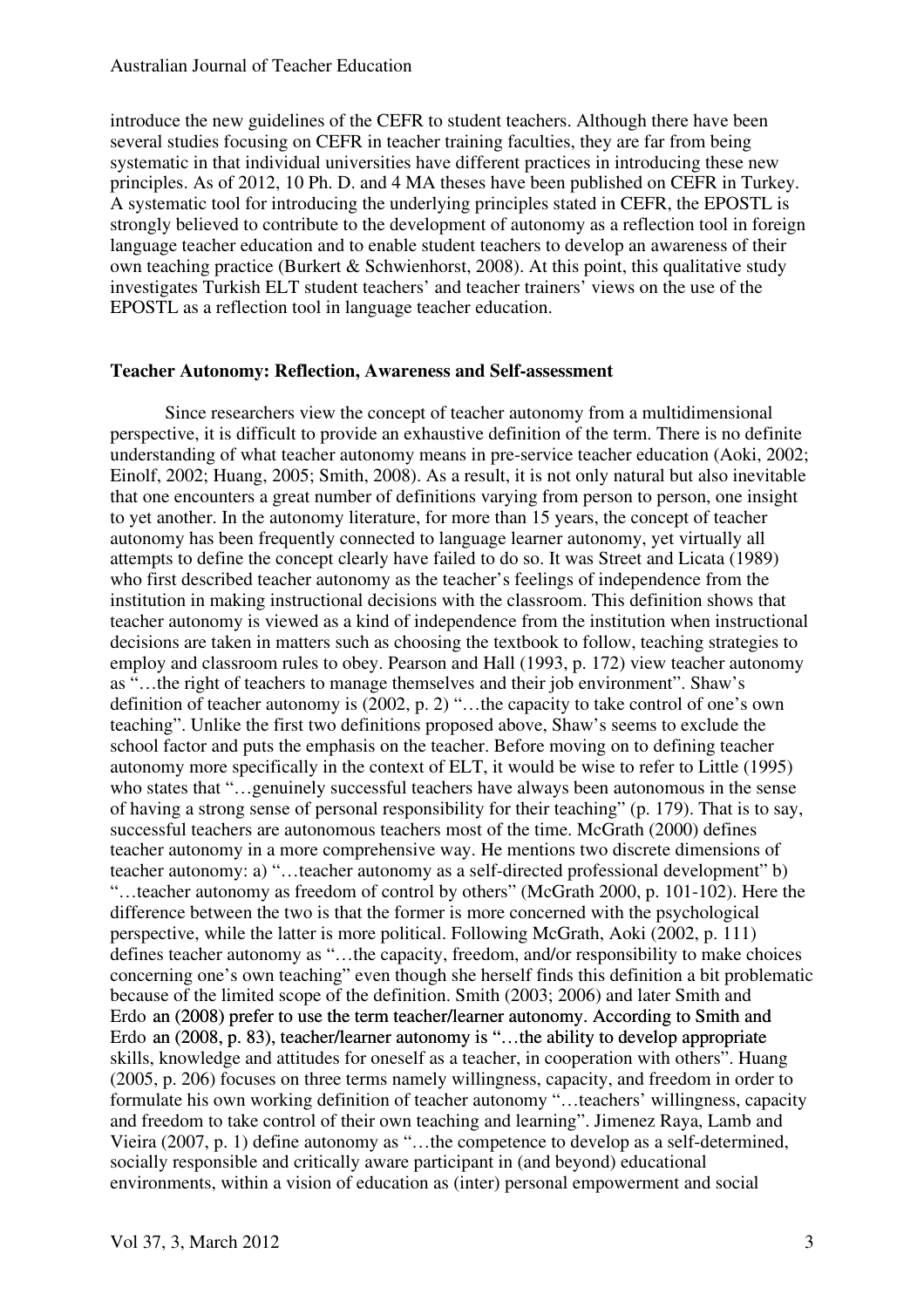transformation". After a rigorous examination of the definitions in the literature, Ling (2007, p. 96) offers his own understanding of teacher autonomy as "…an insight, a positive attitude, a capacity for reflection in teaching, and a readiness to promote the learner to be more independent and to take control over his/her own teaching". Many and varied as they may be, the definitions of teacher autonomy emphasize certain common notions. They are "willingness", "capacity", "freedom", "control", "responsibility", and "independence". It is evident that the term "teacher autonomy" is used in a variety of ways, each emphasizing a different dimension or component.

The literature on teacher autonomy has a number of accounts of teacher education practices (Lamb, 2000; McGrath, 2000; Smith, 2000; Aoki, 2002; Vieira, 2003; Munoz, 2007; Ratnam, 2007; Usma, 2007, Vieira, Paiva, Marques, & Fernandes, 2008). Whereas certain educators take the term from a strict political viewpoint (Einolf, 2002), others have a more psychological account (Parr, 2006; Smith, 2006). Various researchers have done a great many research studies that scrutinize autonomy by specifically looking at variables such as school policies (Hara, 2006), decision making processes (Friedman, 1999), instructors' perspectives (Garvin, 2007), work environments (Pearson & Moomaw, 2006), organizational climate (LaCoe, 2006), and curriculum (Dymoke & Harrison, 2006). In the field of language learning/teaching, teacher autonomy surprisingly enough is not given as much weight as it should be by teacher educators. As for autonomy researchers, they have produced only a few studies on teacher autonomy (Smith, 2003; Smith  $&$  Erdo an, 2008) as far as autonomy is considered in relation to pre-service teacher education programs. Little (1995, p. 180) believes that "language teachers are more likely to succeed in promoting learner autonomy if their own education has encouraged them to be autonomous". Language teachers without any previous autonomy-oriented training may experience difficulties in creating a classroom culture that fosters autonomy. Hence, the earlier prospective language teachers are made aware of the importance of learner autonomy, the more easily they will be able to implement this approach in their own future classrooms. Several researchers (Burkert & Schwienhorst, 2008; Huang, 2005; Little, 1995; Sert, 2006) provide evidence that teachers who are not autonomous learners themselves may have a negative influence on the development of autonomy in their students. This requires that teacher autonomy should be seen as a legitimate goal of teacher education programmes. According to Smith (2003, p. 8), there are two basic reasons for this. First, reflective teaching is closely associated with "a capacity for selfdirected professional action". Second, it allows student teachers "to gain better abilities and a greater willingness to learn for themselves in developing an appropriate expertise of their own" (Smith 2003, p. 8). Tschirhart and Rigler (2009) tried to develop learner/teacher autonomy through action research in line with technological innovations like LondonMet epacks. Their research concluded that the students tended to be able to exercise autonomy in different ways and degrees even though they suffered from technological drawbacks experienced with the online study. In a similar fashion, action research (Benson 2001), selfobservations (Gebhard & Oprandy, 2005), peer observations (Dymoke & Harrison, 2006; Harmer, 2001), collaborative teacher-support groups (Schwienhorst, 1999), and teaching portfolios (Richards & Schmidt, 2002) are often employed for this purpose. Tort-Moloney (1997, p. 50) indicates that it is essential to "…allow teachers to develop autonomous relationships of dialectical dependence on and independence from variables such as curriculum, research and classroom discourse, among other variables". In other words, fostering teacher autonomy is an issue that is not merely confined to teacher education they receive. It is of vital importance that teachers become aware of "why, when, where, and how pedagogical skills can be acquired and used in the self-conscious awareness of teaching practice" (Tort-Moloney, 1997, p. 51). Teacher educators, at this point, need to develop an awareness of teacher trainees' teaching practice as well as possible constraints on their navigation of professional action/development, which plays a key role in the development of teacher autonomy at pre-service teacher education.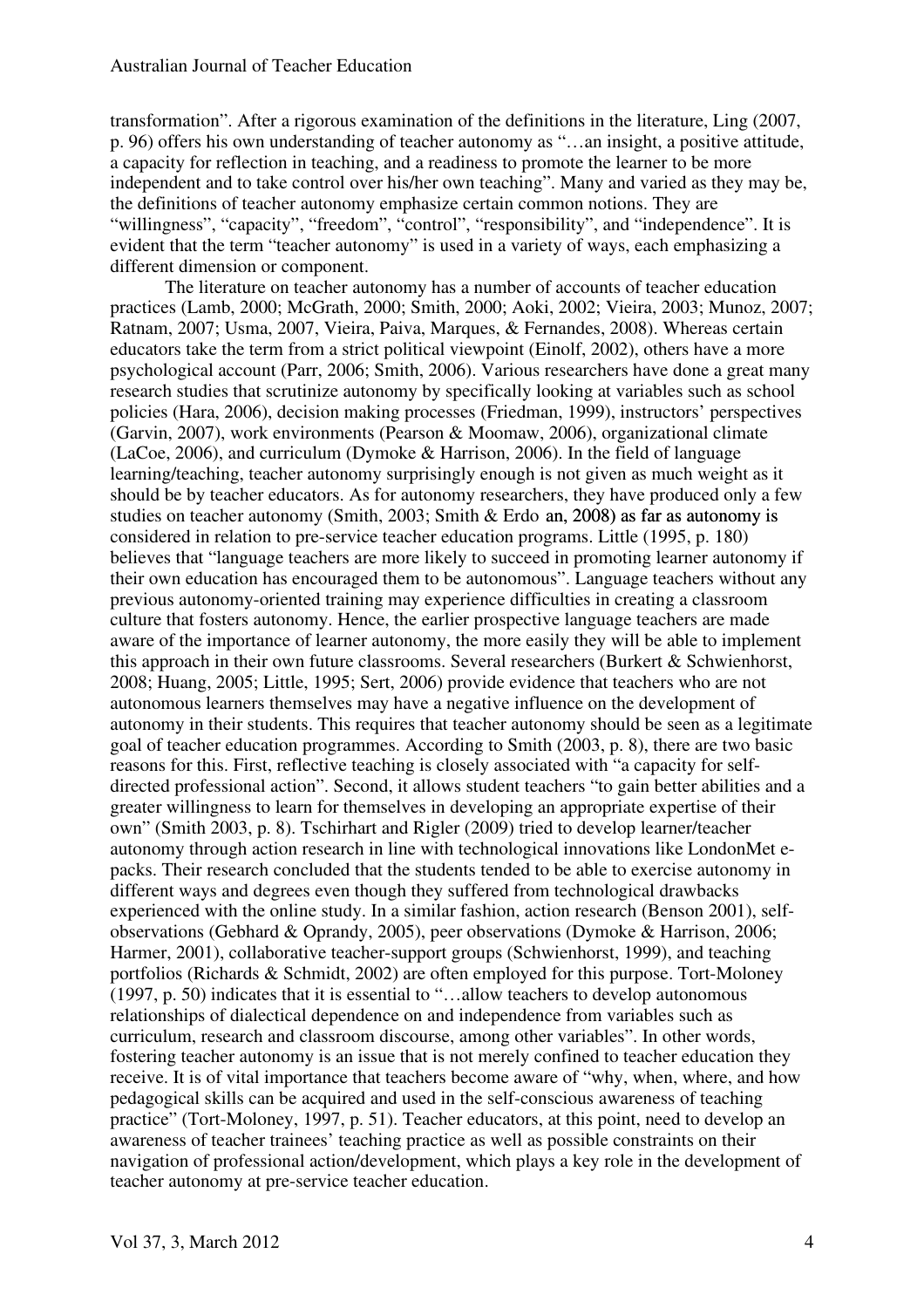#### **The EPOSTL**

The EPOSTL is a document intended for students undergoing their pre-service teacher education which encourages them to reflect on the didactic knowledge and skills necessary to teach languages, helps them to assess their own didactic competences and enables them to monitor their progress and to record their experiences of teaching during the course of their teacher education (Newby, Allan et al., 2007). The EPOSTL was developed for the European Centre for Modern Languages (ECML) of the Council of Europe by a team of teacher educators from five different countries (Austria, Armenia, Norway, Poland, and the UK). It arose from a project initiated by the ECML, 'A Framework for Teacher Education', which had the overall aim of addressing the broad question of harmonizing teacher education across Europe (Newby, Allan et al., 2007). This document is now available in various languages (English, German, French, Polish, Turkish (in progress)

(http://www.ecml.at/mtp2/Fte/html/FTE\_E\_Results.htm). Not only student teachers but also teacher educators, curriculum designers and actual teachers can make use of the EPOSTL to improve the quality of teacher education. The EPOSTL does not serve as a grading tool for teacher trainees. It should be regarded as a kind of "process tool" rather than "show case" portfolio. That is to say, the EPOSTL should be seen as a reflection tool that enables teachers and teacher trainees to evaluate themselves in terms of certain competencies.

The underlying aim of the EPOSTL is to provide student teachers with a tool for reflection and self-assessment during their initial teacher education. In a general sense, the purpose of the EPOSTL is twofold. To increase transparency of education programmes, to encourage a reflective mode in teacher education (Akbari, 2007) and to offer aid to make the comparison of teacher education programmes across Europe possible. More specifically, the EPOSTL aims to encourage students to reflect on the competences a teacher is expected to attain and on the conceptual framework which feeds these competences, to promote discussion between students, and between students and their teacher educators and mentors, to facilitate self-assessment of students' competence and to help students develop awareness of their strengths and weaknesses related to teaching practice (Newby, Allan et al., 2007). Exclusively designed for student teachers, the EPOSTL is crucial in that it guides them through their practicum with clear instructions. The EPOSTL contains three main sections: a) a personal statement, asking student teachers to make comments on their own previous experiences related to language teaching/learning, b) a self-assessment section, consisting of the 196 descriptors to facilitate reflection and self-assessment, and c) a dossier, helping student teachers to keep any work done relevant to teaching (e.g. lesson plans, lesson scripts, observation notes) and thus provide evidence of progress and make the outcome of selfassessment transparent. The other sections available in the EPOSTL are: An introduction, a users' guide, a glossary of terms used in the EPOSTL related to language learning and teaching and an index of terms used in the descriptors. There are several underlying principles that shape the descriptors such as the concept of teacher/learner autonomy, CLT (Communicative Language Teaching), interdependence of language and culture, ICT (Information and Communication Technologies), and independent learning. The descriptors are grouped into seven categories, each of which has also subcategories. To illustrate, the category "Methodology" includes seven subcategories: a) Speaking/Speaking Interaction, b) Writing/Written Interaction, c) Listening, d) Reading, e) Grammar, f) Vocabulary, and g) Culture. For instance, the subcategory "Speaking/Speaking Interaction" has several descriptors such as *I can evaluate and select a range of meaningful speaking and interactional activities to develop fluency (discussion, role play, problem solving etc.)".*  Under each statement is a blank where student teachers are expected to fill in with their comments.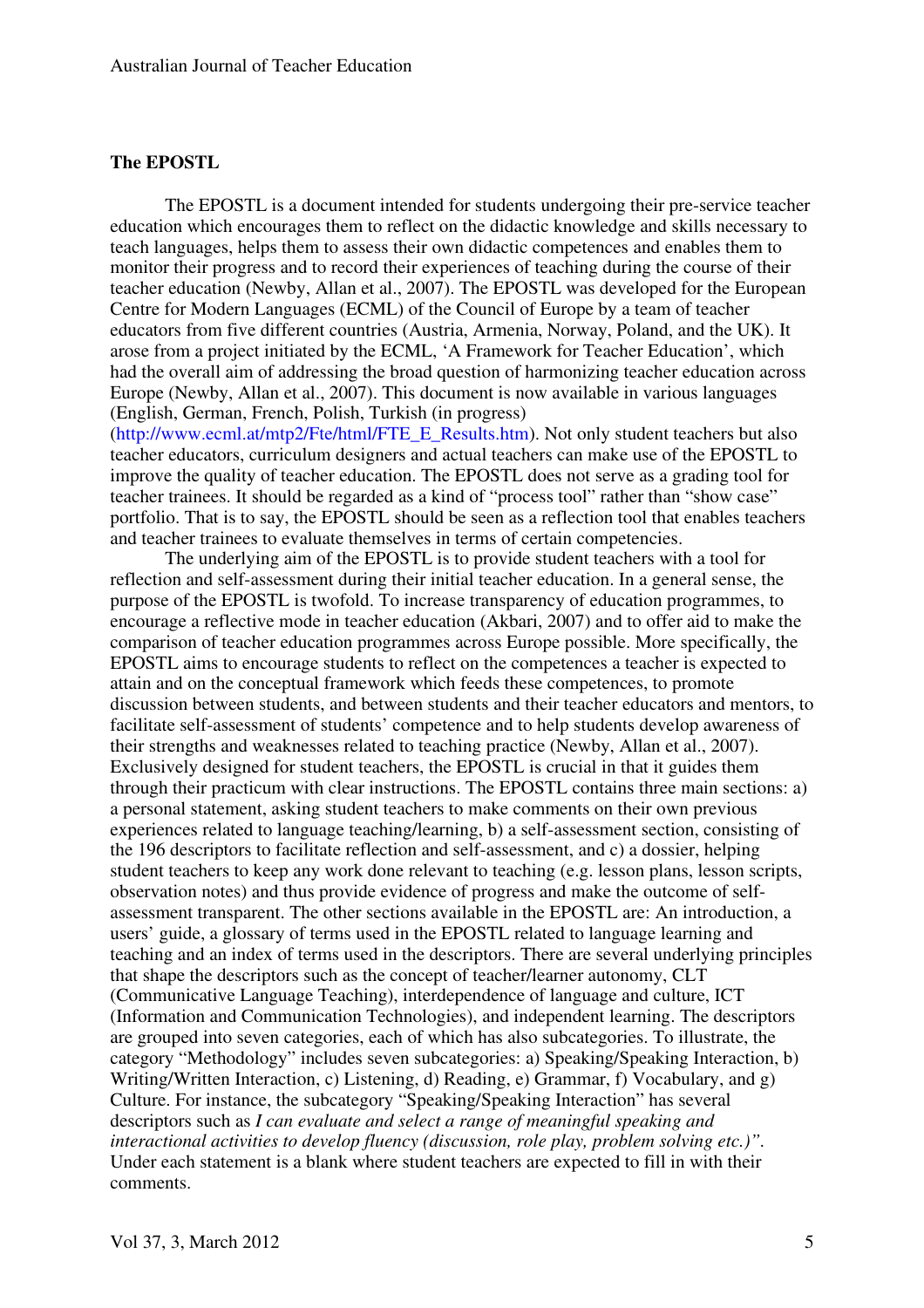#### **Methodology Research Questions**

There are two main research questions in this study:

- 1) How do student teachers perceive their experience with the EPOSTL?, and
- 2) How do teacher trainers evaluate the use of the EPOSTL with student teachers? In order to answer these research questions, this study was carried out in the ELT Department of a Turkish university.

#### **Setting**

The ELT department is the most populous ELT department in Turkey and offers one of the most prestigious ELT programs (OSYM, 2011). The program provides students with a four-year education on teaching English as a foreign language. The first year of the program mainly focuses on teaching language skills and grammar to students, while the following years concentrate on training them as language teachers. The methodology courses student teachers take are *Approaches in ELT, English Teaching Methodology II, Teaching Foreign Languages to Children, Testing and Evaluation in ELT, Evaluation and Adaptation of Textbooks and Other Materials.* Furthermore, students in this program are required to take applied courses such as School Experience and Teaching Practice. The teacher trainers are all aware that these courses should be in line with the principles proposed in CEFR. However in their present practice they cannot make sure that everything has been covered by the end of the course. To overcome this shortcoming the present training program is supplemented by the EPOSTL.

#### **Participants**

The researchers employed the convenience or opportunity sampling method. The number of participants was kept limited to comparatively 25 student teachers (juniors) and 4 teacher trainers who were not the researchers of the current study. Dörnyei (2007, p. 99) describes convenience or opportunity sampling as "a kind of sampling where an important criterion of sample selection is the convenience of the researcher".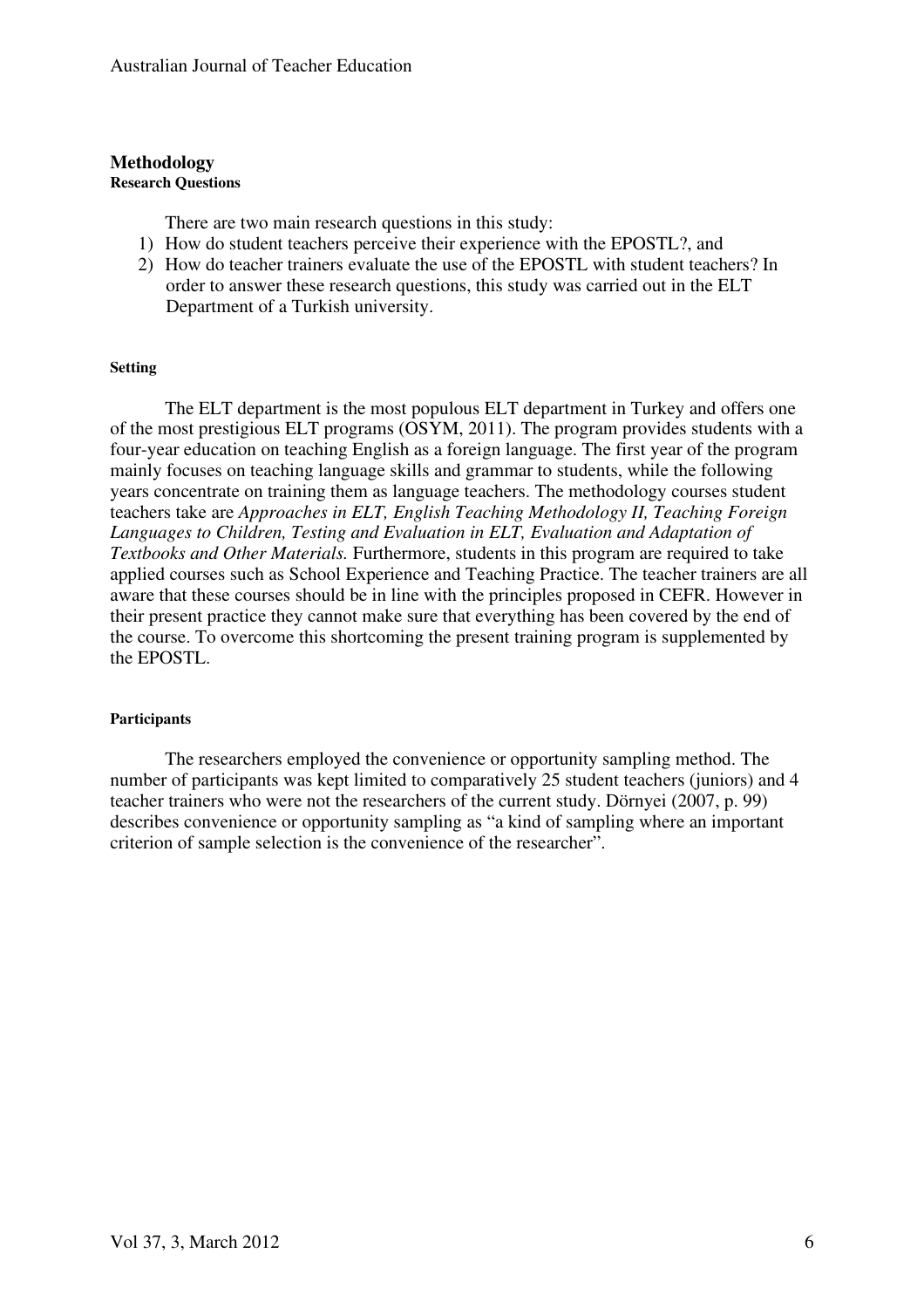#### **Implementation of the EPOSTL**

The study was carried out in the following four steps: 1) introducing the EPOSTL to the student teachers, working with selected descriptors, 2) collecting their expectations through open-ended questions, 3) implementing the EPOSTL for a semester under the guidance of teacher trainers, 4) interviewing both student teachers and teacher trainers upon the completion of the EPOSTL. First of all, one of the researchers introduced the EPOSTL to student teachers with a PowerPoint presentation. During the presentation, the researcher explained the underlying principles of the EPOSTL along with some of its descriptors. 25 student teachers who participated in the study took an interest in the EPOSTL because they realized that this experience would lead them to develop an awareness of their own teaching practice. In the mean time, the teacher trainers were informed about the EPOSTL. As a second step, the student teachers' expectations about the use of the EPOSTL were gathered through open-ended interviews just after the presentations. Third, the student teachers were asked to open an account in Ning, a social networking site (http://www.ning.com), to follow the process online. Before the study commenced, the researcher made sure that the EPOSTL was uploaded on Ning so that student teachers could comment on the document. After teacher trainers covered teaching techniques/strategies related to reading and speaking skills with the participation of the student teachers, the student teachers did microteaching about these skills. They were videotaped during their microteaching. Then they watched the videotapes of their microteaching individually before writing down their reflections. Finally, the teacher trainers had the student teachers refer to the EPOSTL descriptors related to the specific language skills covered in their own microteaching and make comments on them. To exemplify, when the student teachers covered classroom management in their methodology classes, they were asked to write their reflections on this particular area of the EPOSTL. The teacher trainers also provided clarifications and guidance as to what is really expected since the student teachers had some difficulties in using the EPOSTL as a reflection tool during this process. First of all, they did not know how to evaluate their own teaching skills according to the EPOSTL descriptors. Secondly, they had little experience with the use of Ning, which sometimes caused frustration. Therefore, the researchers stood by to help them overcome these difficulties. Fourth, the researcher interviewed both student teachers and teacher trainers soon after the completion of the EPOSTL.

#### **Data Collection**

The interview questions had been prepared and piloted earlier than the beginning of the actual study. Fifteen questions were formulated on the basis of student teachers' experiences. Dörnyei (2003) believes that in the process of writing questions some external feedback is indispensable when an initial item pool is prepared. With this in mind, these questions were sent off to two experts on teacher autonomy and reflective practice to get their suggestions for content validity. In the light of the suggestions made by the experts, it was decided that ten questions would be employed in the first place. Field-testing, which is an integral part of questions writing is "Piloting the questions at various stages of their development on a sample of people who are similar to the target sample for which the questions have been asked" (Dörnyei, 2007, p. 112). Thus, these ten questions were piloted with the five student teachers that were actively participating in the activity. After the implementation of the questions, it turned out that some interview questions were not clear enough for participants to respond properly. The questions that could be considered to be vague were deleted. There were four questions left to collect students' experiences with the EPOSTL (See Appendix). These same four questions were reformulated to be used with the teacher trainers to collect the data regarding their evaluations. The analysis of qualitative data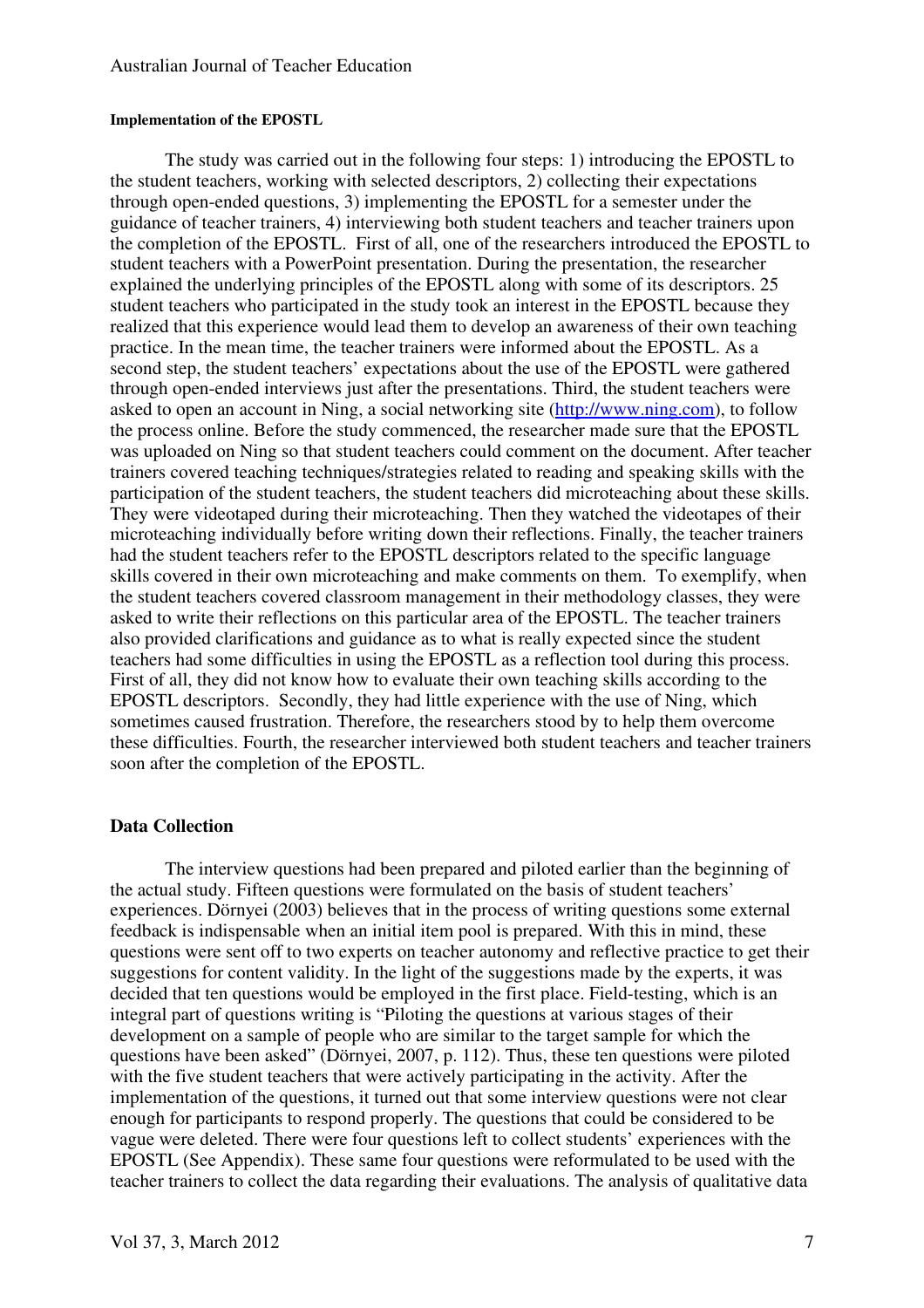was mostly based on categorizing the data collected immediately. As with most data, there are several steps that need to be considered during the analysis of qualitative data. These steps include transcription, coding, and description of data, as well as data analysis (Gass & Mackey, 2000).

#### **Data Analysis**

The interviews were conducted with one participant at a time, between 40 minutes and 50 minutes. All interviews were audio taped and transcribed verbatim. The interview sessions were completed in Turkish and in three weeks during April 2011. The qualitative data were analyzed by the researchers. The constant comparative method, which derived from the grounded theory (Glaser & Strauss, 1967; Strauss & Corbin, 1990), was used for the analysis of data. Glaser and Strauss (1967) state that the constant comparison method is made up of four distinct stages: (1) comparing incidents applicable to each category, (2) integrating categories and their properties, (3) delimiting the theory, and (4) writing the theory. In this study, though, the first two were used. In this process, the data were repeatedly read by two researchers until some underlying themes emerged. According to Lincoln and Guba (1985) there are four criteria for the trustworthiness of the qualitative research designs. Credibility refers to the extent to which the findings of the research are credible to the population. Continuing data collection over a long enough period of time is a way of establishing credibility of the qualitative findings (Mackey & Gass, 2005). Transferability refers to whether the findings or the design is applicable in another similar context. Dependability refers to the use of triangulation and constant comparison (Lincoln & Guba, 1985). Confirmability is about the availability of the research process like field notes, journals, and various coded data to another researcher or observer. Another researcher should be able to examine the data and confirm, modify or reject the first researcher's interpretation" (Mackey & Gass, 2005, p. 180). To exemplify, the following extract was examined by two researchers so as to determine what aspects emerged as the findings of the study. As seen below, "the ability to show one's own weakness and strength" is one of the aspects emerged during the interview. Both researchers came to realize that this aspect was repeated by many of the participants, which allowed the researchers to regard this aspect as the finding of the study.

"*It was a kind of a mirror that showed my weaknesses about a specific point. When I did something during my teaching practice, it contributed to my performance a lot (Student Teacher H)".* 

#### **Findings and Discussion**

Before the study started, the researchers collected student teachers' expectations from the EPOSTL about their professional development. Among the positive remarks made by the participants concerning the use of the EPOSTL, the following points stood out. The responses from the overwhelming majority of the students (95%) emphasized the EPOSTL as a reflective tool much in line with the findings of Akbari's research (2007). More specifically, the EPOSTL proved to be an ideal instrument for the promotion of awareness raising and reflection (Freeman & Richards, 1996; Richards, 1998). The student teachers clearly stated that the use of the EPOSTL would make them realize the competencies they need to improve for the creation of effective teaching environments. The other expectation expressed by the majority of the participants (75%) was the regulatory power of the EPOSTL. They were convinced that the use of the EPOSTL would shape their teaching skills/styles/competencies and monitor them as language teachers, increase their sense of accomplishment, and selfregulation.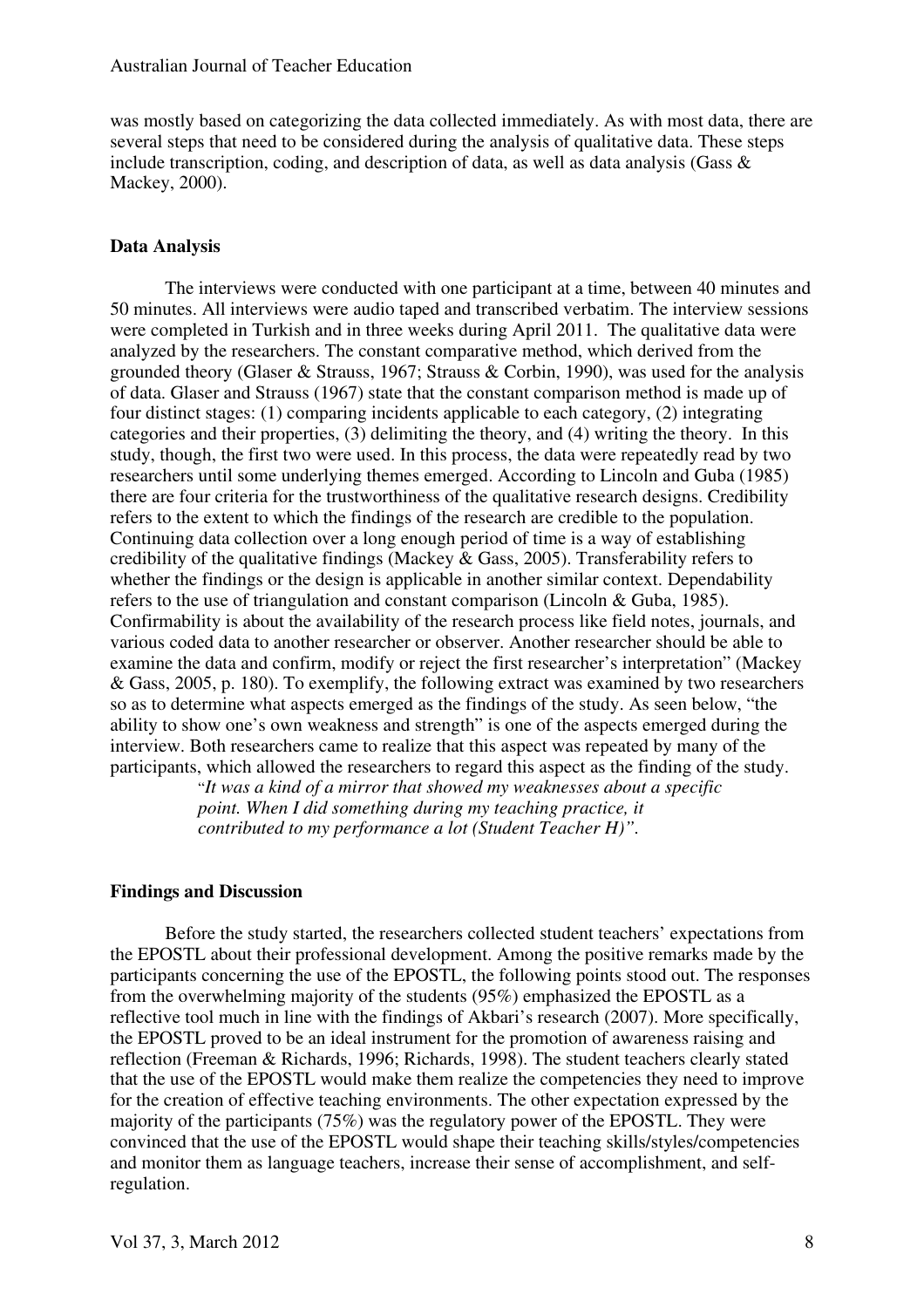*I expect that this education (through the EPOSTL) improves my perspective and makes me a perfect teacher because I can develop an awareness of my own teaching specifically skills/strategies I employ. The education I take will sometimes be difficult but this will help me be a distinguished teacher (Student Teacher F).* 

*It may be a great opportunity to monitor ourselves as student teachers. Especially, the stepby-step evaluation will enable us to construct the building properly (Student Teacher E).* 

The student teachers seem to have positive views regarding the use of the EPOSTL in their pre-service teacher education. Three days after a three-month EPOSTL experience/application, the student teachers were interviewed through the questions mentioned in the methodology section. Most participants were highly positive about the effectiveness of the EPOSTL in the pre-service teacher education context. The statements like the following showed their approval of the use of the EPOSTL.

*It is a chance that we used EPOSTL because it showed us our development in teaching. I managed to see my mistakes as well as strengths. I really found it useful (Student Teacher A). I am pretty sure EPOSTL provided good progress for me because I was given the opportunity to observe, evaluate my own teaching (Student Teacher C).* 

Much in line with Burkert and Schwienhorst's (2008) suggestion that the EPOSTL should be used as an instrument for helping student teachers to reflect on their knowledge, skills and values, participants' evaluation of the EPOSTL practice similarly underlined the function of the EPOSTL as a guide that showed their development in teaching by offering them a golden opportunity to observe their own teaching skills and by making them realize their weaknesses and strengths. In terms of professional development, the respondents found the EPOSTL practice no less useful.

*I think it was a good step to take for us to assess our future profession. As I become more aware of the phases of my training, I can develop myself getting more benefits from EPOSTL (Student Teacher D).* 

*The EPOSTL helped me see my process of becoming a teacher, a successful one. I also believe it contributed to my professional development to a great extent (Student Teacher B).* 

As is easily seen in their remarks, the student teachers also made use of the EPOSTL as a self-assessment tool in their pre-service teacher education. By doing so, they were able to recognize the phases of their professional development as a reflective language teacher. The participants believed that the EPOSTL expanded their horizon by providing them with alternative ways of thinking frames as regards their teaching practices.

Concerning the contribution of the EPOSTL to student teachers' teaching performances, the participants seemed to agree that their experiences with the EPOSTL helped them find the missing links in their teaching contexts. The student teachers had the following views.

*It was a kind of a mirror that showed my weaknesses about a specific point. When I did something during my teaching practice, it contributed to my performance a lot (Student Teacher H).* 

*After we went over the various topics concerning teaching English, I looked back at how much I really understood them critically (Student Teacher I).* 

First of all, they stated that the EPOSTL improved their teaching performances by showing them their weaker sides such as creating an effective speaking atmosphere in class, and giving instructions effectively. Secondly, the EPOSTL led them to view their past teaching practices with a critical eye and develop a better justification of the theories behind what they really did during their teaching. In other words, they were given a chance to criticize their teaching actions against the theories behind them. Thirdly, the student teachers were able to find ways to compensate for what they failed to do in their teaching. That is to say, they were more enlightened about the areas they have to develop specifically. In terms of the EPOSTL as tool for self-evaluation, most student teachers reported that it offered them an opportunity to assess their own competencies in teaching processes, which is in line with "the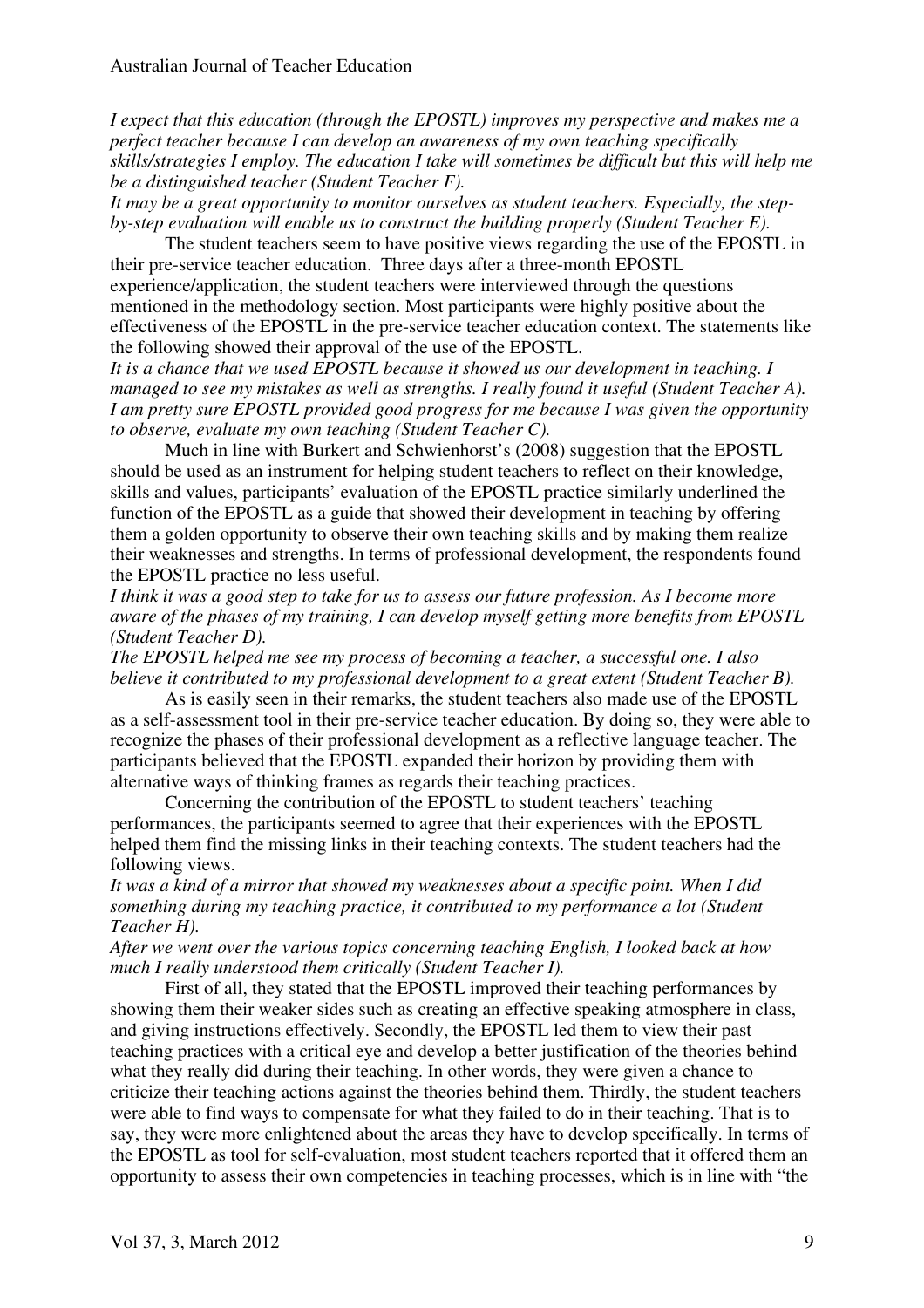overall aim of the EPOSTL: to provide a tool for reflection and self-assessment for student teachers during their initial teacher education" (Burkert & Schwienhorst, 2008), which was clearly observed in the following statements.

*It enabled me to see my weak points such as speaking interaction, how to manage large classes effectively (Student Teacher B).* 

*I should say I did have a chance to evaluate myself about how good I was teaching. A long way to go, though (Student Teacher K).* 

One outcome of their self-assessment was that they were able to recognize where they actually were and where they needed to be in relation to their teaching practice as suggested in the theory of zone of proximal development (ZPD) (Williams & Burden, 1997). ZPD is described as "the layer of skill or knowledge which is beyond that with which the learner is currently capable of coping" (Williams and Burden, 1997, p. 40). As an inevitable consequence of this development, the student teachers capably identified their weak points like speaking interaction and how to manage large classes effectively with the help of the leading descriptors of the EPOSTL. In relation to whether the EPOSTL helped the participants identify any specific areas they needed to work on more, it was mostly (85%) agreed that the EPOSTL was crucial in that it led the student teachers to recognize their weaknesses as mentioned above.

*Well I don't know, for instance, it's also this reflection on how good am I at [teaching] speaking or writing. Somehow listening seems to be some kind of a feared opponent of mine, for whatever reason, I haven't quite got the hang of this […] (Student Teacher J).* 

To be more specific, the participants singled out teaching listening as the most challenging area. Another area they felt they had difficulty in was giving instructions in setting the real like teaching activities. Failing to give the instructions properly, they believed, resulted in the failure of the learners to fully understand what to do and to accomplish the task.

Though invaluable in terms of reflection and self-assessment, the use of the EPOSTL was found challenging by the majority of prospective teachers (90%) for two main reasons. First, they found themselves in an awkward position when they were expected to assess themselves by filling in the certain descriptors.

*I found filling in the descriptors a bit difficult because it's hard to assess yourself. I mean nobody got a 100% obviously, but it's difficult to find out where you really are (Student Teacher L).* 

*Particularly at the beginning I found it extremely difficult to assess competences with the help of can-do-descriptors. I still feel I haven't got enough practical experience to do so (Student Teacher C).* 

Such a finding should not come as a surprise since Turkish learners are not traditionally supposed to have skills such as taking responsibility for their own learning and evaluating themselves, which was clearly revealed by research studies on the behaviors of Turkish learners (Yumuk, 2002; Karabıyık, 2008). The other point that emerged as a challenging aspect of the use of the EPOSTL was the amount of work required to be completed by the student teachers.

#### *The EPOSTL looks like a good one, but I think using EPOSTL may be hard work. We need to work a lot (Student Teacher M).*

That is to say, most of them (95%) complained that they had to answer as many questions as they had never done before. For example, they mentioned that the number of the descriptors to be filled in was too big and that they had to spend too much time on the EPOSTL. Since this was the first EPOSTL experience bringing extra work on the student teachers' part, such complaints were understandable.

**Teacher Trainers' Views**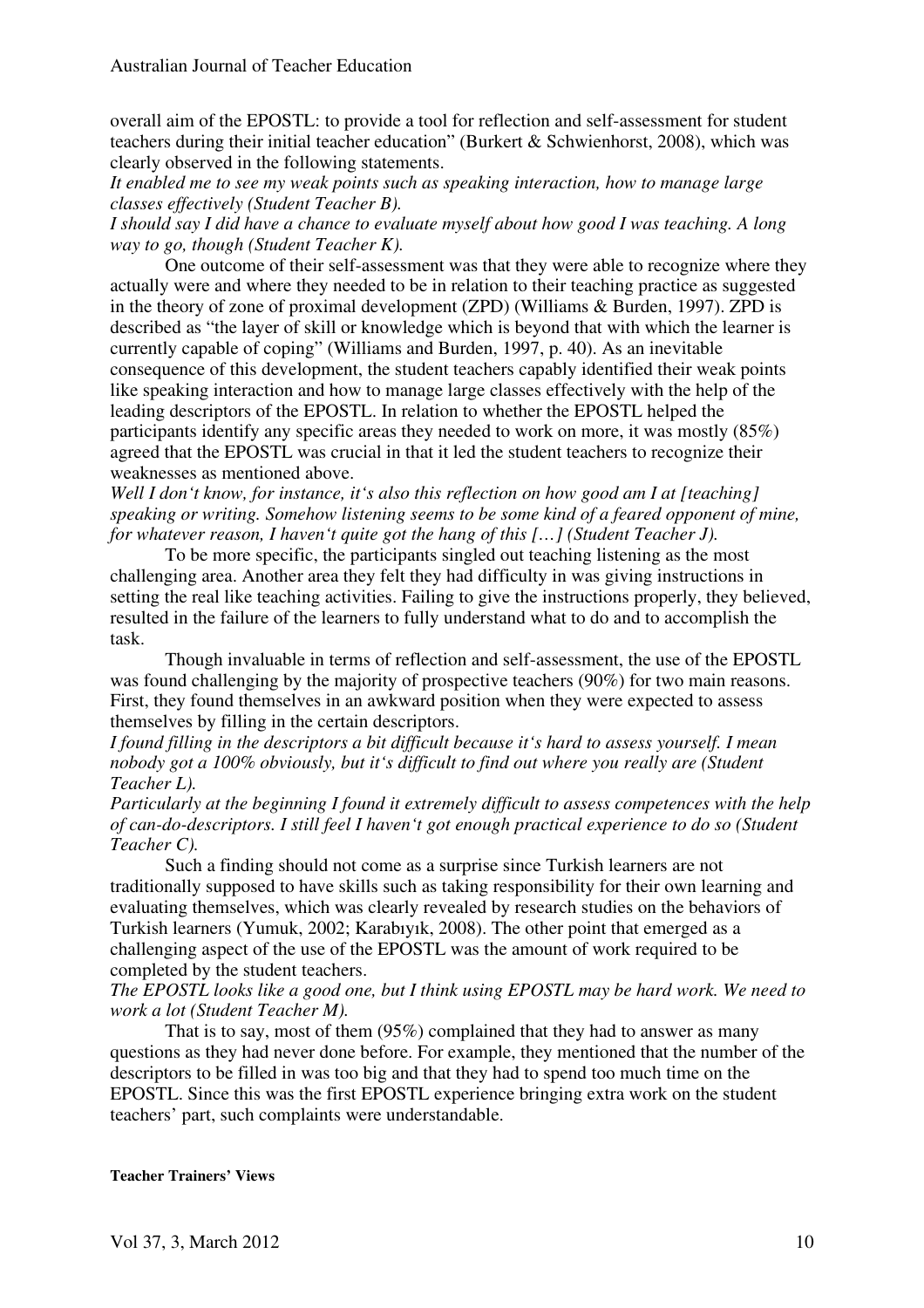As regards the perceptions of the teacher trainers about the EPOSTL in preservice teacher education, all of them were of the opinion that the EPOSTL was an effective tool for enabling them to develop student teachers' teaching awareness. They stated that the EPOSTL was a useful instrument for professional development in that it enhanced student teachers' teaching practices through reflection, which is regarded as an indispensable component of modern teacher training.

*It is very useful for professional development, enhances their teaching through reflection and they can do their own evaluation & assessment, how far and how much they can do, they can get feedback from their peers (Teacher Trainer B).* 

These practices led to an awareness of how far and how much the student teachers progressed during their preservice teacher education. The teacher trainers agreed that another important use of the EPOSTL was that it provided the teacher candidates with matchless opportunities for cross-fertilization. It enabled them to freely exchange ideas and insights concerning their teaching applications.

*It enables students to do their own jobs, share their opinions (Teacher Trainer C).* 

In relation to the possible contributions of the EPOSTL to student teachers' performance, all of the teacher trainers expressed that the EPOSTL helped the student teachers to analyze their capabilities and weaknesses. It also presented a complete overview of all the seemingly disconnected aspects of language teaching and thus helping them to view the whole picture. This helped them to realize how different courses in the ELT program served the same purpose as complementary elements.

*It encourages views about language teaching; student teachers can gain some insights about language teaching (Teacher Trainer D).* 

As for the suggestions made by the teacher trainers, two stood out. First, they strongly believed that the use of the EPOSTL should begin in the 2nd year because they become concerned about language teaching issues as they take methodology classes in this year. Second, acting on the idea that the student teachers were not equipped with the ability to reflect and evaluate themselves, the teacher trainers underlined the necessity for the provision of sessions where the use of the EPOSTL was clarified in detail. In other words, in order to prevent the student teachers from feeling insecure and desperate during their initial use of the EPOSTL, the teacher trainers suggested that regular guidance and support be provided, which was associated with the idea of the dialogue between teacher trainer and the student teachers as mentioned in the aims of the EPOSTL (Newby, Allan et al., 2007).

#### **Concluding Remarks**

The study set out to shed light on the EFL student teachers' and teacher trainers' perceptions of the use of the EPOSTL following a one-semester EPOSTL application. There were two main research questions that this study sought to answer, one covering areas regarding the student teachers' experiences with the EPOSTL, while the other focusing mainly on the teacher trainers' evaluations about the use of the EPOSTL in pre-service language teacher education. The findings revealed that the two parties viewed the EPOSTL as a reflection tool for enabling the student teachers to evaluate their teaching practices from various angles. Furthermore, both groups agreed that the EPOSTL was viewed as an efficient tool for self-assessment, which happily resulted in students' assessing themselves more critically. Finally, the EPOSTL seemed to form a platform where the student teachers were encouraged to become more aware of their weaker points related to their teaching. Teacher educators are known to have difficulty in stimulating and encouraging student teachers to learn, to construct their practical knowledge, to develop an attitude of reflective inquiry and to experiment with ideas and teaching skills (Tilemma, 1997). New conceptions of professional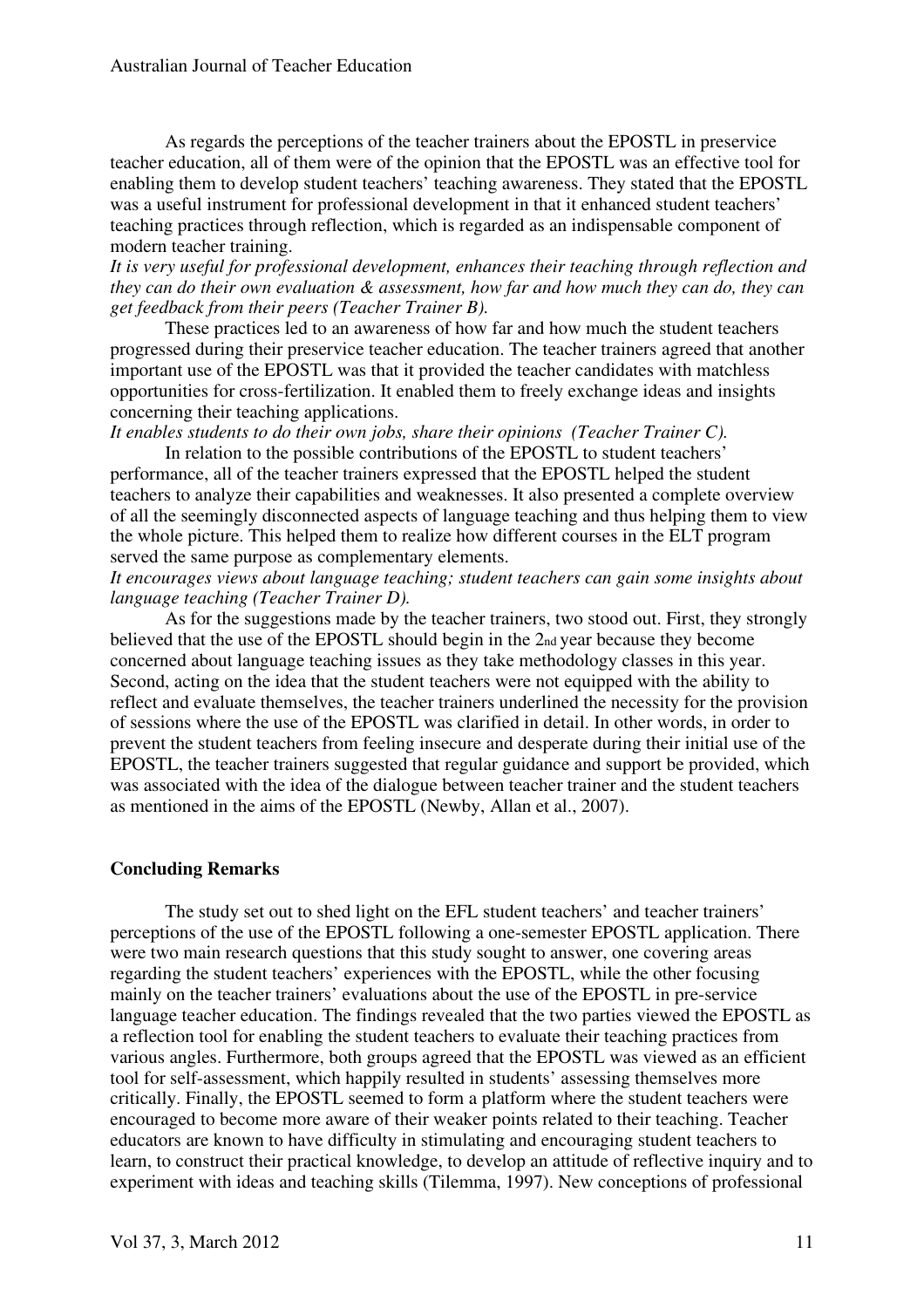#### Australian Journal of Teacher Education

development and the acquisition of professional teaching skills such as being independent, responsible, and aware have necessitated restructuring teacher education programmes. To this end, above-mentioned components of learner autonomy have become an indispensable part of the new teacher education programmes (Lamb, 2008; Trebbi, 2008). However, such a change would be incomplete without the teacher trainers setting good examples for the student teachers. It is often pronounced that the development of highly desired learner autonomy as an educational goal is closely associated with teacher autonomy (Shaw, 2002; Smith, 2003; 2006; Usma & Frodden, 2003; Sert, 2006; Little, 2007; Cotterall & Crabbe, 2008; Smith & Erdo an, 2008). That is to say, in order for language learners to take responsibility for their own learning, language teachers themselves should display autonomous skills. As a consequence of this, teacher autonomy has gained considerable traction as such autonomy is believed to produce learners who take more responsibility for the planning, monitoring and evaluation of their own learning. The components often claimed to be necessary for teachers to be autonomous are often cited as reflection, self-assessment and awareness. It is these very same findings that the student teachers and teacher trainers have come up with after their experience with the EPOSTL. In other words, the student teachers mostly report that they have been going through the stages that lead them to adopt a more autonomous perspective for their own teaching. This does not necessarily mean that the student teachers have actually become autonomous, rather they have developed an awareness of autonomy as future teachers through the implementation of the EPOSTL. This improvement specifically emerged as an increase in the student teachers' ability to take charge of their own teaching.

This short experience with the EPOSTL suggests that two points be taken into account in pre-service teacher education programmes. First, just as the Common European Framework for Languages provides a common basis for the elaboration of language syllabuses, curriculum guidelines, examinations, textbooks etc. across Europe (Council of Europe, 2001), the EPOSTL provides a common basis for the specification and discussion of competences and teacher education curricula across Europe (Newby, Allan et al., 2007). The EPOSTL, thus, can serve as a benchmarking tool uniquely suited to compare the contents of teacher education programmes nationwide and across Europe bringing about a unity in pre-service language teacher education, which also overlaps with one of the mayor aims of the Eurydice: to make it possible to do comparative thematic studies devoted to specific topics of Community interest (Eurydice). Second, the EPOSTL can be employed as an online tool because it may not be feasible for a student teacher to carry around this 92-page document. Considering the fact that we live in a digital age (Thomas, 2009; Kidd, 2010; Guofan & Gut, 2011; Thomas, 2011) student teachers who are themselves digital natives (Prensky 2001) are often more competent at digital technologies than their trainers. In this regard, the EPOSTL can be converted into the "E-EPOSTL" in which the student teachers can utilize the tool online.

The use of the EPOSTL supplements the already existing teacher training program rather than replacing it since the present program does cover the topics we underline such as speaking and writing skills etc. but rather unsystematically. The EPOSTL offers a systematic collection of these topics and serves as a reflection tool through the descriptors covering each topic. This small scale study of 25 ELT student teachers and 4 teacher trainers could be repeated with more participants including a control group to generalize the findings. Nor can we reach any definite conclusions as regards the impact of this pilot implementation on student teachers' performance in the practicum. This point, also being worth investigating, could be the topic of another study.

#### **References**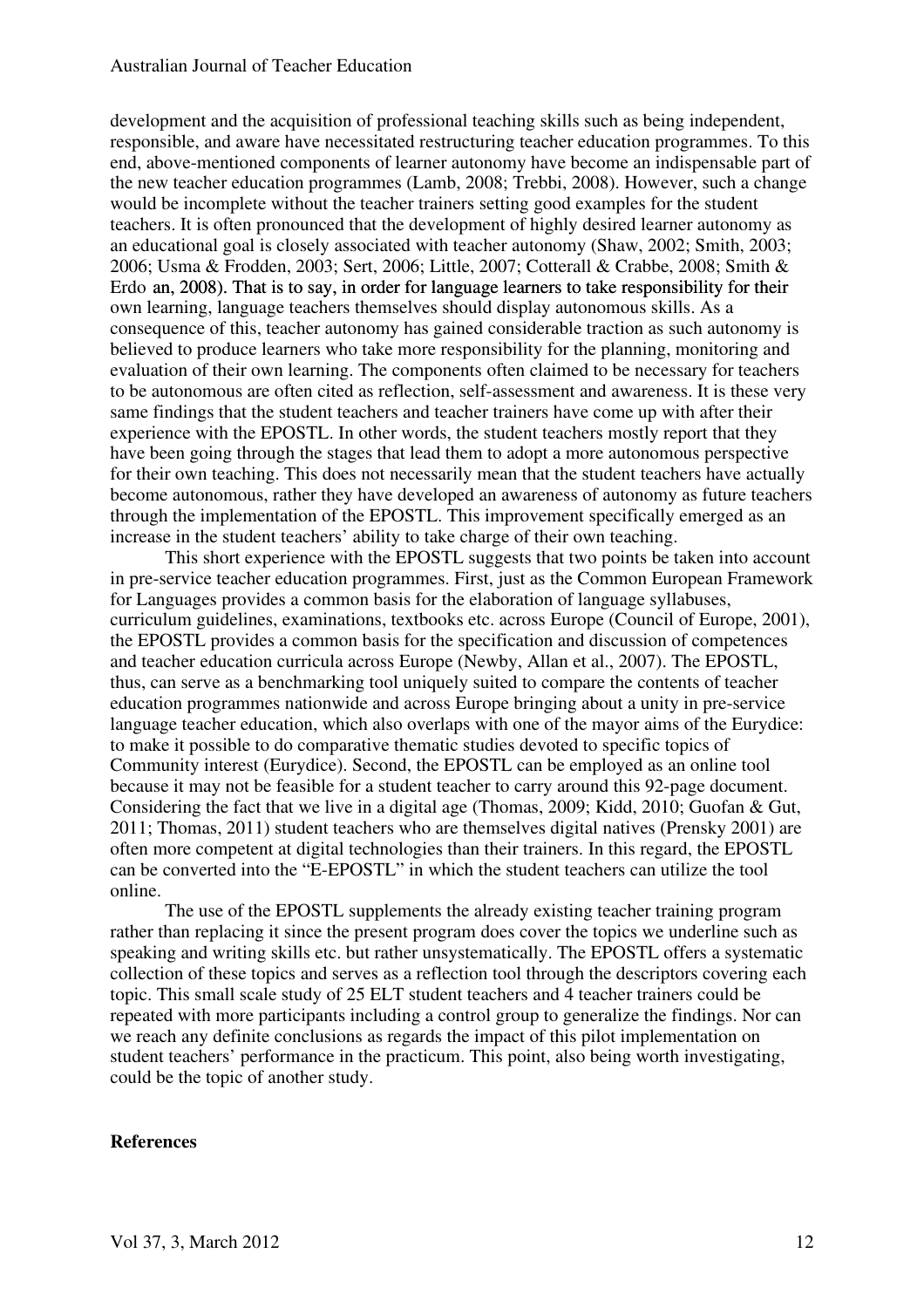Akbari, R. (2007). Reflections on reflective teaching: a critical appraisal of reflective practices in l2 teacher education. *System*, 35, (2), 192-207.

Aoki, N. (2002). Aspects of teacher autonomy: Capacity, freedom, and responsibility. In *Learner autonomy 7: Challenges to research and practice* ed. P. Benson, and S. Toogood, 110-124. Dublin: Authentik.

Barfield, A., and Brown, S.H. (2007). *Reconstructing autonomy in language education: Inquiry and innovation*. Basingstoke: Palgrave Macmillan.

Benson, P. (2001). T*eaching and researching autonomy in language learning.* London: Longman.

Benson, P. (2007). Autonomy in language teaching and learning. State of the art article*. Language Teaching,* 40, (1), 21-40.

Burkert, A., and Schwienhorst, K. (2008). Focus on the student teacher: The European Portfolio for student teachers of languages (EPOSTLl) as a tool to develop teacher autonomy. In*novation in Language Learning and Teaching,* 2,(3),238-252.

Cotterall, S., and Crabbe D. (2008). Learners talking: from problem to solution. In *Learner and teacher autonomy: Concepts, realities and response* ed. T. E. Lamb, and H. Reinders, 125-141. Amsterdam: John Benjamins.

Council of Europe. (2001). Common European Framework of Reference for Languages: Learning, Teaching, Assessment. Cambridge: Cambridge University Press.

Dam, L. (1995). L*earner autonomy 3: From theory to classroom practice*. Dublin: Authentik. Dörnyei, Z. (2003). *Questionnaires in second language research: Construction,* 

*Administration and processing*. New Jersey: Lawrence Erlbaum Associates, Publishers. Dörnyei, Z. (2007). *Research methods in applied linguistics: quantitative, qualitative and mixed methodologies*. Oxford: Oxford University Press.

Dymoke, S., and Harrison, J. K. (2006). Professional development and the beginning teacher: Issues of teacher autonomy and institutional conformity in the performance review process. *Journal of Education for Teaching*, 32, (1), 71-92.

Einolf, A.N. (2002). *A study of teacher autonomy in charter school*. Doctoral Dissertation, Virginia Commonwealth University.

Ekbatani, G. (2000). Moving toward learner-directed assessment. In Learner-directed Assessment in ESL ed. G. Ekbatani and H. Pierson, 1-11. Mahwah, NJ: Erlbaum. Eurydice. http://eacea.ec.europa.eu/education/eurydice/index\_en.php

Freeman, D. and Richards, J.C. (1996). Teacher Learning in Language Teaching. Cambridge: Cambridge University Press

Friedman, I. (1999). Teacher perceived work autonomy: The concept and its measurement. *Educational and Psychological Measurement*, 59, 158-76.

Garvin, N.M. (2007). *Teacher autonomy: Distinguishing perceptions by school cultural characteristics*. Doctoral Dissertation, University of Pennsylvania.

Gass, S.M., and Mackey, A. (2000). *Stimulated recall methodology in second language research.* New Jersey: Lawrence Erlbaum Associates.

Gebhard, J.G., and Oprandy, R. (2005). *Language teaching awareness.* New York: CUP. Glaser, B.G., and Strauss, A.L. (1967). *The discovery of grounded theory: strategies for qualitative research.* New York: Aldine De Gruyter.

Guofang, W., and Gut. D. M. (2011). *Bringing Schools into the 21st Century*. London: Springer Dordrecht Hiedelberg.

Hara, D.P. (2006). *Teacher autonomy: why do teachers want it, and how do principals determine who deserves it?* Doctoral Dissertation. University of Pennsylvania.

Harmer, J. (2001). *The practice of English language teaching*. Essex: Longman.

Huang, J. (2005). Teacher autonomy in language learning: A review of the research. In *Research studies education,* ed. K.R. Katyal, H.C. Lam, and X.J. Ding, 203-218. Faculty of Education, the University of Hong Kong.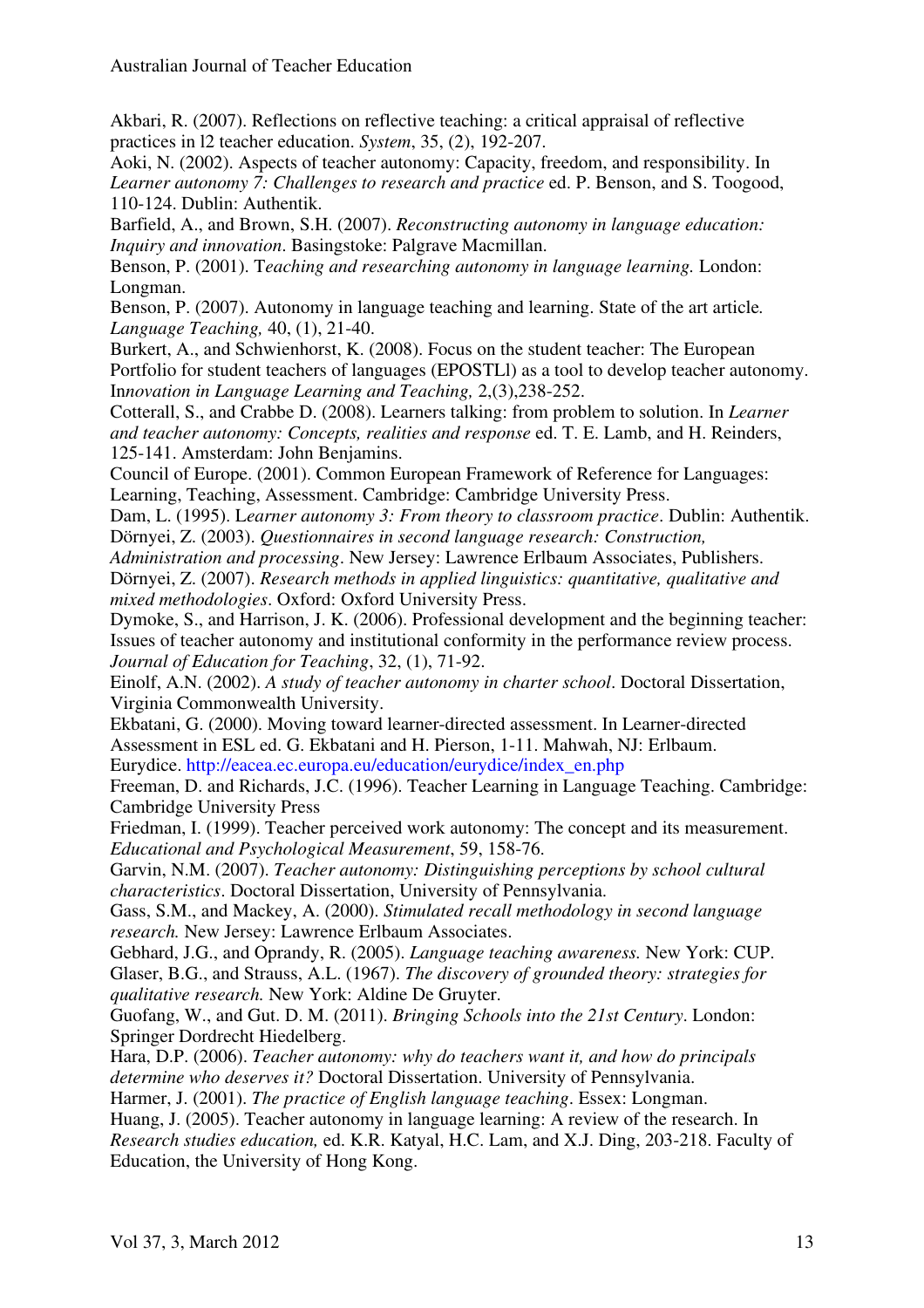Australian Journal of Teacher Education

Jiménez Raya, M., Lamb, T., and Vieira, F. (2007). *Pedagogy for autonomy in language education- towards a framework for teacher and learner development*. Dublin: Authentik. Karabıyık, A. (2008). The relationship between culture of learning and Turkish university preparatory students' readiness for learner autonomy. Master's Thesis. Bilkent University. Kidd, T.T. and Keengwe, J. (2010). *Adult Learning in the Digital Age: Perspectives on* 

*Online Technologies and Outcomes.* Hershey,PA., New York and London: IGI LaCoe, C.S. (2006). *Decomposing teacher autonomy: A study investigating types of teacher autonomy and how current public school climate affects teacher autonomy*. Doctoral Dissertation, University of Pennsylvania.

Lamb, T.E., and Reinders, H. (2008). L*earner and teacher autonomy: Concepts, realities and responses*. Amsterdam: John Benjamins.

Lamb, T.E. (2000). Finding a voice: Learner autonomy and teacher education in an urban context. In L*earner autonomy, teacher autonomy: future directions,* ed. B. Sinclair, I. McGrath, and T. Lamb, 118-127. London: Longman.

Lamb, T.E. (2008). Learner autonomy and teacher autonomy. Synthesizing an agenda. In L*earner and teacher autonomy: Concepts, realities and responses,* ed. T. Lamb and H. Reinders, 269-285. Amsterdam: John Benjamins.

Lincoln, Y.S., & Guba, E G. (1985). *Naturalistic inquiry*. Beverly Hills: Sage Publications, Inc.

Ling, I. (2007). Fostering teacher autonomy in the use of English teaching materials. *CELEA Journal*, 30, (1), 96-102.

Little, D. (1995). Learning as dialogue: The dependence of learner autonomy on teacher autonomy*. System,* 23, (2), 175-182.

Little, D. (2005). The Common European Framework and the European Language Portfolio: Involving learners and their judgments in the assessment process. *Language Testing*, 22,(3), 321-336.

Little, D. (2007). Reconstructing learner and teacher autonomy in language education. In R*econstructing autonomy in language education: Inquiry and innovation,* ed. A. Barfield and S. Brown, 1-13. Basingstoke: Palgrave Macmillan.

Little, D., Ridley, J., and Ushioda, E. (2003). *Learner autonomy in foreign language classrooms: Teacher, learner, curriculum and assessment.* Dublin: Authentik.

Mackey, A., & Gass, S.M. (2005). *Second language research: Methodology and design.* Mahwah, NJ: Lawrence Erlbaum.

McGrath, I. (2000). Teacher autonomy. In *Learner autonomy, teacher autonomy: Future directions*, ed. B. Sinclair, I. McGrath, and T. Lamb, 100-110. Harlow: Longman*.* 

Munoz, D.P. (2007). Exploring five Mexican English language teachers' perceptions of their professional development and its relation to autonomy. *ELTED,* 10, 1-12.

Newby, D., Allan, R., Fenner, A.-B., Jones, B., Komorowska, H. and Soghikyan, K. (2006). European Portfolio for Student Teachers of Languages (Draft). Graz: European Centre for Modern Languages of the Council of Europe.

OSYM (2011). Evaluation, Selection and Placement Center. Retrieved from http://www.osym.gov.tr/dosya/1-57952/h/2011tablo4-2172011.pdf

Parr, K.M. (2006). P*re-service teachers' interests and pedagogical judgments*. Master's Thesis, University of Florida.

Pearson, L.C., and Hall, B.C. (1993). Initial construct validation of the teaching autonomy scale. *Journal of Educational Research,* 86, (3), 172–177.

Pearson, L.C., and Moomaw, W. (2006). Continuing validation of the teaching autonomy scale. *The Journal of Educational Scale,* 100, (1), 44-51.

Prensky, M. (2001). Digital natives, digital immigrants. *On the Horizon*, 9, (5), 1-4 Ratnam, T. (2007). *Understanding the development of teacher autonomy using a cultural historical approach*. Proceedings of the Independent Learning Association 2007 Japan Conference, Chiba, Japan.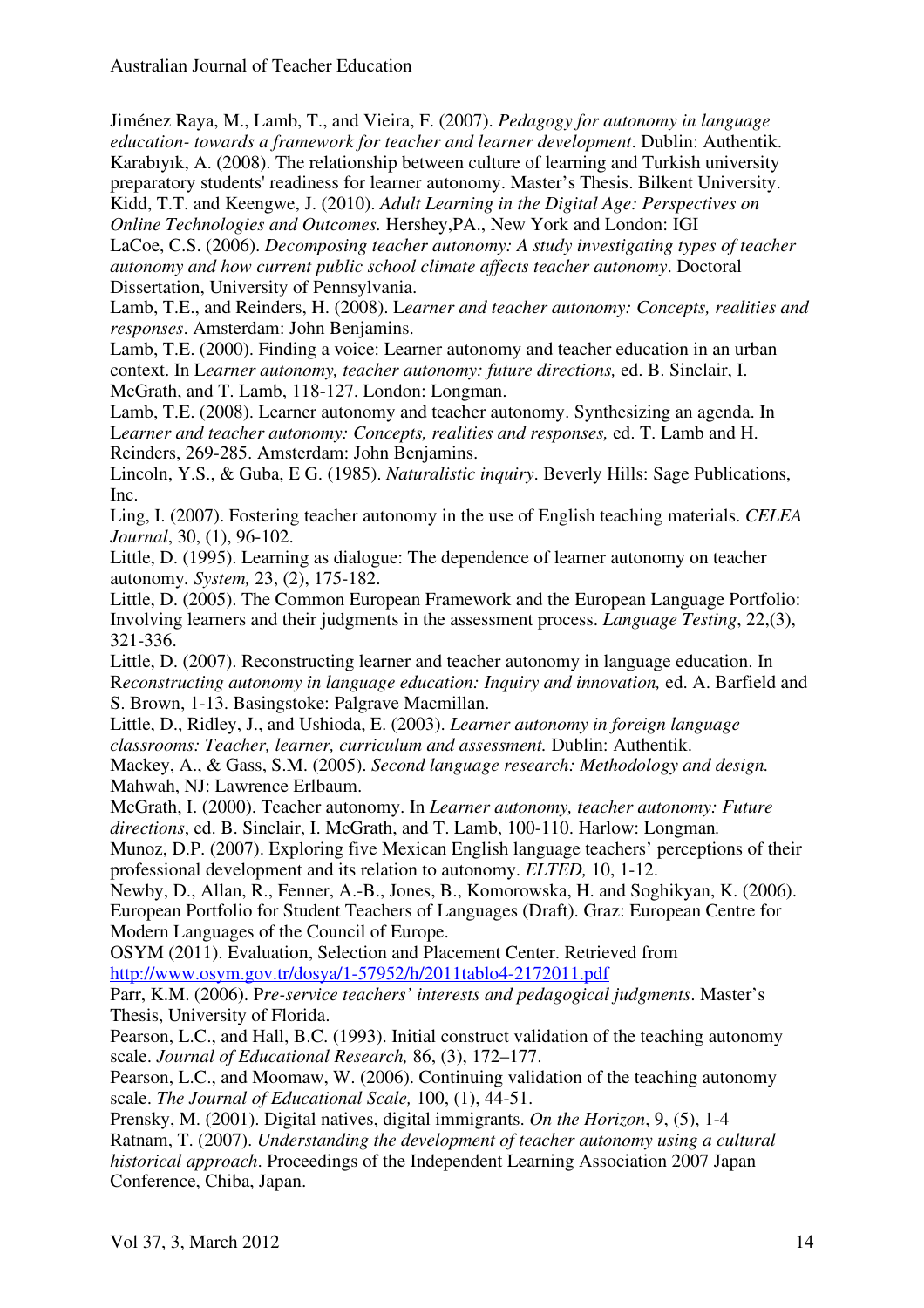Richards, J.C., and Schmidt, R. (2002). *Dictionary of language teaching & applied linguistics*. Essex: Longman.

Schwienhorst, K. (1999). Teacher Autonomy in multiple-user domains: Supporting Language teaching in collaborative environments. *Journal of Information Technology for Teacher Education,* 8, 199–214.

Sert, N. (2006). EFL student teachers' learning autonomy. *The Asian EFL Journal*, 8, (2), 180-201.

Shaw, J. (2002). *Team-teaching as negotiating autonomy and shared understandings of what we are doing.* Retrieved from http://lc.ust.hk/%7Eailasc/symposium/Responses08Shaw.pdf on January 19, 2008.

Smith, R.C. (2000). Starting with ourselves: Teacher-learner autonomy in language learning. In *Learner autonomy, teacher autonomy: Future directions, ed. B. Sinclair, I. McGrath, and* T. Lamb, 89-99. Harlow: Longman.

Smith, R.C. (2001). Learner and teacher development: Connections and constraints. *The Language Teacher,* 25, (6), 43-44.

Smith, R.C. (2003). *Teacher education for teacher-learner autonomy*. Retrieved from http://www.warwick.ac.uk/~elsdr/Teacher\_autonomy.pdf symposium/Responses08Shaw.pdf on October 21, 2009.

Smith, R.C. (2006). *Developing teacher-learner autonomy: Constraints and opportunities in pre-service training*. In Proceedings of the Canarian Conference on Developing Autonomy in the FL Classroom*,* ed. Bobb-Wolff, L., and Vera Batista, J.L.La Laguna, Spain: University of La Laguna.

Smith, R.C., and Erdo an, S. (2008). Teacher-learner autonomy: Programme goals and student-teacher constructs. In Learner and teacher autonomy: Concepts, realities and responses, ed. T. E. Lamb, and H. Reinders, 83-103. Amsterdam: John Benjamins.

Smyth, J. (1989). Developing and sustaining critical reflection in teacher education. *Journal of Teacher Education,* 40, no. 2: 2-9.

Strauss, A., and Corbin, J. (1990). *Basics of qualitative research: Grounded theory procedures and techniques.* Newbury Park: Sage Publications.

Street, M.S., and Licata, J.W. (1989). Supervisor expertise: Resolving the dilemma between bureaucratic control and teacher autonomy. *Planning and Changing*, 20 (2), 97-107. The Ministry of Education. (2011). Press Bulletin. Retrieved from

(http://ttkb.meb.gov.tr/haberayrinti.aspx?sayfa=1&kod=40)

Thomas, M. (2009). *Handbook of Research on Web 2.0 and Second Language Learning*. Hershey, PA., New York and London: IGI Reference.

Thomas, M. (2011). Deconstructing Digital Natives: Young People, Technology and the New Literacies . London and New York: Routledge.

Tilemma, H. H. (1997). Stability and change in student teachers' beliefs. *European Journal of Teacher Education*, 20, 209-212.

Tort-Moloney, D. (1997). *Teacher autonomy: A Vygotskian theoretical framework*. CLCS Occasional Paper No. 48. Dublin: Trinity College, CLCS.

Trebbi, T. (2008). Language learner autonomy in a Norwegian context. In Educational policies and language learner autonomy in schools: A new direction in language education, ed. J. Miliander and Trebbi, (pp. 40-52). Dublin: Authentik

Tschirhart, C., and Rigler, E. (2009). LondonMet e-packs: A pragmatic approach to learner/teacher autonomy. *Language Learning Journal,* 37, (1), 71–83.

Usma, J., and Frodden, C. (2003). Promoting teacher autonomy through educational innovation. *IKALA. Revista de Lenguaje y Cultura,* 8(1).

Usma, J. (2007). Teacher autonomy: A critical review of the research and concept beyond applied linguistics. *Ikala: Revista de Lenguaje y Cultura,* 12, (18), 245-275.